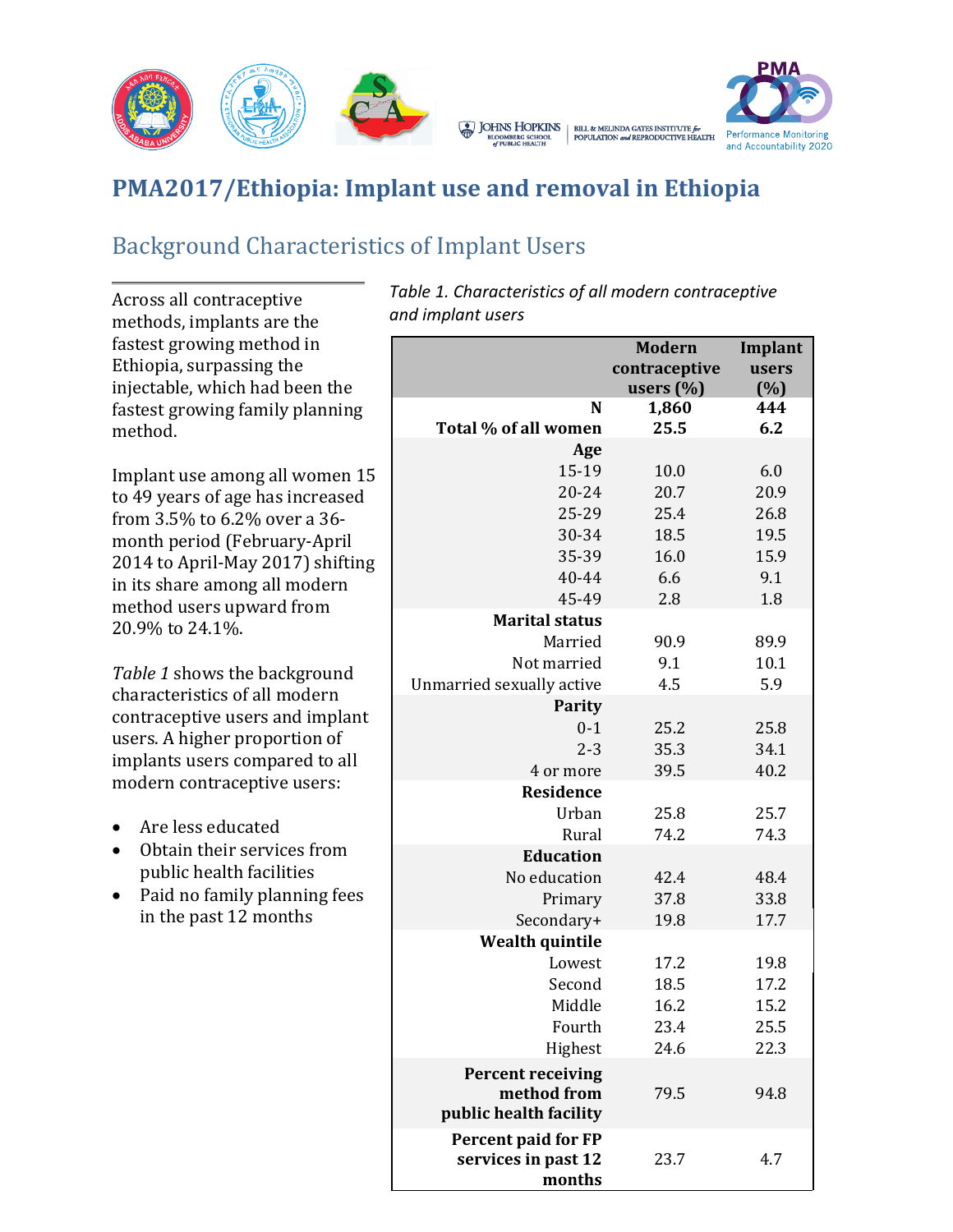

**Implant services are much more likely to be offered from a public health center than a private one**. This is reflected in the percentage of public and private facilities that offer implants, table 2.

Among facilities that offer implant services, **public facilities have higher proportion of staff trained to remove implants.**

| Table 2: Percentage of facilities offering FP that offer implants |
|-------------------------------------------------------------------|
| and have staffs trained to remove implants, by sector             |

| All health facilities that offer family planning |              |            |                |  |
|--------------------------------------------------|--------------|------------|----------------|--|
|                                                  | Total $(\%)$ | Public (%) | Private<br>(%) |  |
| N                                                | 438          | 394        | 44             |  |
| Offer implant:                                   |              |            |                |  |
| N <sub>0</sub>                                   | 14.2         | 6.3        | 84.1           |  |
| Yes and in-stock                                 | 81.3         | 88.8       | 13.6           |  |
| Yes, but not in stock                            | 4.6          | 4.8        | 2.3            |  |
| N                                                | 376          | 369        | 7              |  |
| Have staff trained to                            |              |            |                |  |
| remove implants*:                                |              |            |                |  |
| N <sub>0</sub>                                   | 19.7         | 20.1       |                |  |
| Yes                                              | 80.3         | 79.9       |                |  |
| *among those that provide implants               |              |            |                |  |

### Type of implant and the counseling received

*Table 3. Type of implant and the counseling received, by residence*

81% percent of women using the implant are using a one-rod implant; 19% are using a two-rod implant; and, less than 1% are using the six-rod implant.

98% percent of implant users were told how long the implant would protect against pregnancy when it was inserted.

Approximately 96% percent of implant users correctly reported the duration of their implant's protection.

|                                                                                       | All implant users |              |               |
|---------------------------------------------------------------------------------------|-------------------|--------------|---------------|
|                                                                                       | Total $(\%)$      | Urban<br>(%) | Rural<br>(% ) |
| N                                                                                     | 444               | 241          | 203           |
| Type of implant                                                                       |                   |              |               |
| One rod                                                                               | 80.5              | 76.7         | 81.9          |
| Two rod                                                                               | 19.0              | 23.3         | 17.5          |
| Six rods                                                                              | 0.5               | 0.0          | 0.6           |
| Told about the duration<br>of protection                                              | 97.8              | 95.7         | 97.8          |
| <b>Correctly reported the</b><br>duration of protection<br>(based on type of implant) | 95.5              | 97.8         | 94.7          |
| Ever tried to have implant<br>removed                                                 | 3.9               | 4.1          | 3.8           |